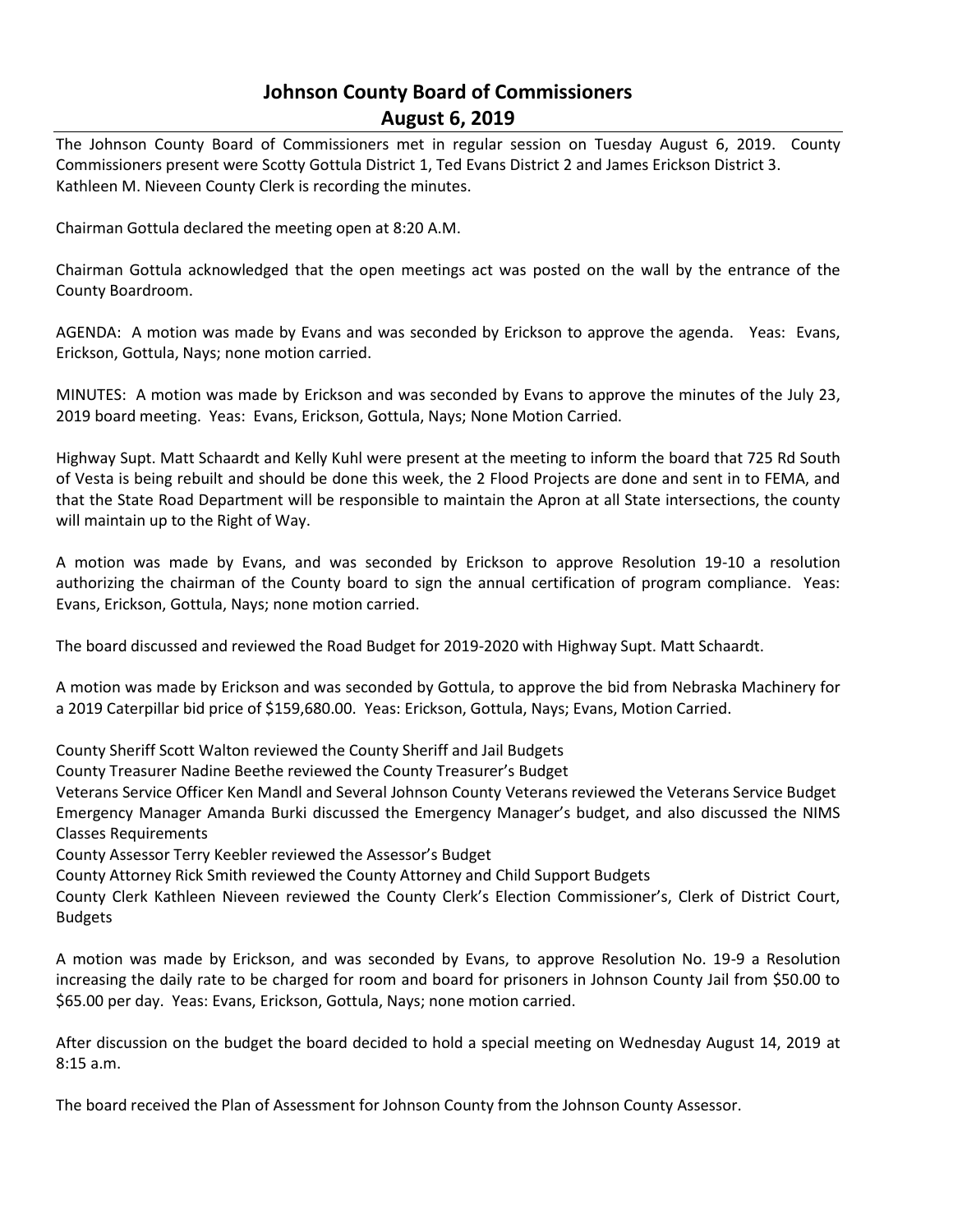The board discussed the letter from Terry L. Jenssen Oshkosh, Nebraska asking for the support of a petition drive by True Nebraskans. The board was not interested.

County Attorney Rick Smith submitted the names of Andrew Carothers, Keith Kollash, and Amanda Burki to set as the Johnson County Public Defender Board to review the applications for Public Defender. A motion was made by Evans, and was seconded by Erickson to approve Andrew Carothers, Keith Kollash, and Amanda Burki as the Johnson County Public Defender Board for 2019. Yeas: Evans, Erickson, Gottula, Nays; none motion carried.

A motion was made by Evans and was seconded by Erickson to approve the claims as submitted. Yeas: Evans, Erickson, Gottula, Nays; none motion carried. The following claims were paid on funds as follows:

### **GENERAL FUND**: Payroll: 28,398.87

#### Claims: \$ 59,845.66

AFLAC – Insurance - 128.96, AMERICAN NATIONAL BANK – Federal & FICA Taxes - 8,697.89, AMERITAS – Deferred Comp - 55.00, AMERITAS LIFE INSURANCE CORP. – Vision Insurance - 132.65, BEATRICE FIRE PROTECTION – Inspection - 86.95, TYLER BLESSING – Tire Grant Work - 93.50, BLUE CROSS/BLUE SHEILD OF NE – Insurance - 14,681.32, BRINKMAN BROTHERS INC. – Oil Changes - 134.37, CANDLEWOOD SUITES – Lodging for Training - 282.00, CAPITAL BUSINESS SYSTEMS – Copier - 7.35, CAPITAL BUSINESS SYSTEMS INC. – Copiers - 2,445.58, CONSOLIDATED MANAGEMENT COMPANY – Meals at Training - 29.30, PERCIVAL CULLIGAN WATER – Water - 28.90,CVSOAN TREAS.,TOM REIMERS – Registration - 50.00, D A WOLKEN & SONS – Filters - 140.48, DAS STATE ACCTING - CENTRAL FINANCE – Teletype & Point to Point - 632.72, MIKE DAVISON – Mileage - 226.78, DEPT OF CORRECTIONAL SERVICES – Inmate Safekeeping - 424.20, DISTRICT COURT JOHNSON COUNTY – Court Costs - 1,066.00, EGAN SUPPLY CO – Supplies - 156.70, FANKHAUSER,NELSEN,& WERTS – Public Defender - 3,208.33, FUTURITY IT,INC. – Orion Software License - 2,000.00, GC SERVICES LP - 26.44, J0HNSON COUNTY PETTY CASH FUND Courthouse, Jail Utilities & Postage - 2,394.54, JOHNSON COUNTY SHERIFF – Supplies - 7.41, KERNER TRUE VALUE Supplies - 36.45, BYRON KLAUENBERG – Meals & Fuel - 77.15, LANCASTER COUNTY SHERIFF – Paper Service - .61, LAW ENFORCEMENT TRAINING CENTER – Lodging for Training - 110.00, LIBERTY NATIONAL LIFE INSURANCE CO Life Insurance - 206.06, MICROFILM IMAGING SYSTEMS – Scanner Rental - 40.00, MIPS INC. – Support -1,016.24, NAVIENT CREDIT FINANCE CORPORATION - 305.25, NEBRASKA DEPT. OF REVENUE - State Taxes - 1,193.08, NEBRASKA NOTARY ASSOCIATION – Notary/Rosekrans - 156.18, OTOE COUNTY SHERIFF – Paper Service – 18.00, PAPER TIGER SHREDDING – Shredding - 45.00 , PARAMOUNT LINEN & UNIFORM – Rugs - 109.30, QUILL CORP. Supplies - 279.43, READY! LOW VOLTAGE SYSTEMS, INC. – Maintenance - 84.00, REGION V SYSTEMS – LB 204 & LB 302 - 4,251.75, RETIREMENT PLANS DIV OF AMERITAS – Retirement - 4,528.28, RICHARDSON COUNTY – Juvenile Services - 1,486.00, SCOTTY'S GROCERY – Inmate Meals - 1,117.00, RICHARD R SMITH, ATTORNEY AT LAW – Utilities and August Rent - 207.18, TECUMSEH CHIEFTAIN – Publications - 959.42, TECUMSEH FIRE PROTECTION DISTRICT EM Rent & Utilities - 600.00, THE TIRE CUTTERS INC – Tire Collection - 4,458.25, TIME WARNER CABLE – Phones & Internet - 869.76, US BANK CORPORATE PAYMENT SYSTEMS – Training & Meals - 218.90, WHERRY MORTUARY – Autopsy - 335.00

#### **ROAD FUND**: Payroll: 16,368.44

#### Claims: \$ 57,211.54

AFLAC – Insurance - 30.16, AMERICAN NATIONAL BANK - Federal & FICA Taxes - 4,721.46, AMERITAS LIFE INSURANCE CORP. – Vision Insurance - 31.92, BLUE CROSS/BLUE SHEILD OF NE – Insurance - 9,629.64, CAPITAL BUSINESS SYSTEMS – Copier Paper - 19.39, CARD SERVICES - Supplies - 206.69, DIVERSIFIED DRUG TESTING, LLC Drug Testing - 335.00, G & G OIL -Fuel - 7,100.81, J0HNSON COUNTY PETTY CASH FUND – Road Dept. Utilities - 219.69, LESTER L & LINDA C KETTELHAKE – Land - 69.70, M & M SUPPLY COMPANY – Tires/Repairs - 1,850.75, MARTIN MARIETTA MATERIALS – Rock - 24,923.17, NEBRASKA DEPT. OF REVENUE – State Taxes - 621.55, NEBRASKA PUBLIC POWER – Utilities - 34.21, PARAMOUNT LINEN & UNIFORM – Rugs - 27.44, POWERPLAN Parts - 70.01, RETIREMENT PLANS DIV OF AMERITAS – Retirement – 2315.17, SAPP BROTHERS PETROLEUM - DEF - 72.53, SPEERS TRUCK REPAIR LLC – Parts & Labor - 1,122.94, STUTHEIT IMPLEMENT – Skid steer Rent - 3,500.00, T. O. HAAS TIRE, Tires/Repairs - 231.10, TECUMSEH CHIEFTAIN - Publications - 29.71, US BANK CORPORATE PAYMENT SYSTEMS – Postage - 2.50, VILLAGE OF STERLING – Utilities - 12.00, WASHINGTON NATIONAL INS COMPANY – Insurance - 9.25, WUSK POWER EQUIPMENT - Tire Repairs - 24.75

#### **RECORD PRESERVATION FUND**:

Claims: 125.12